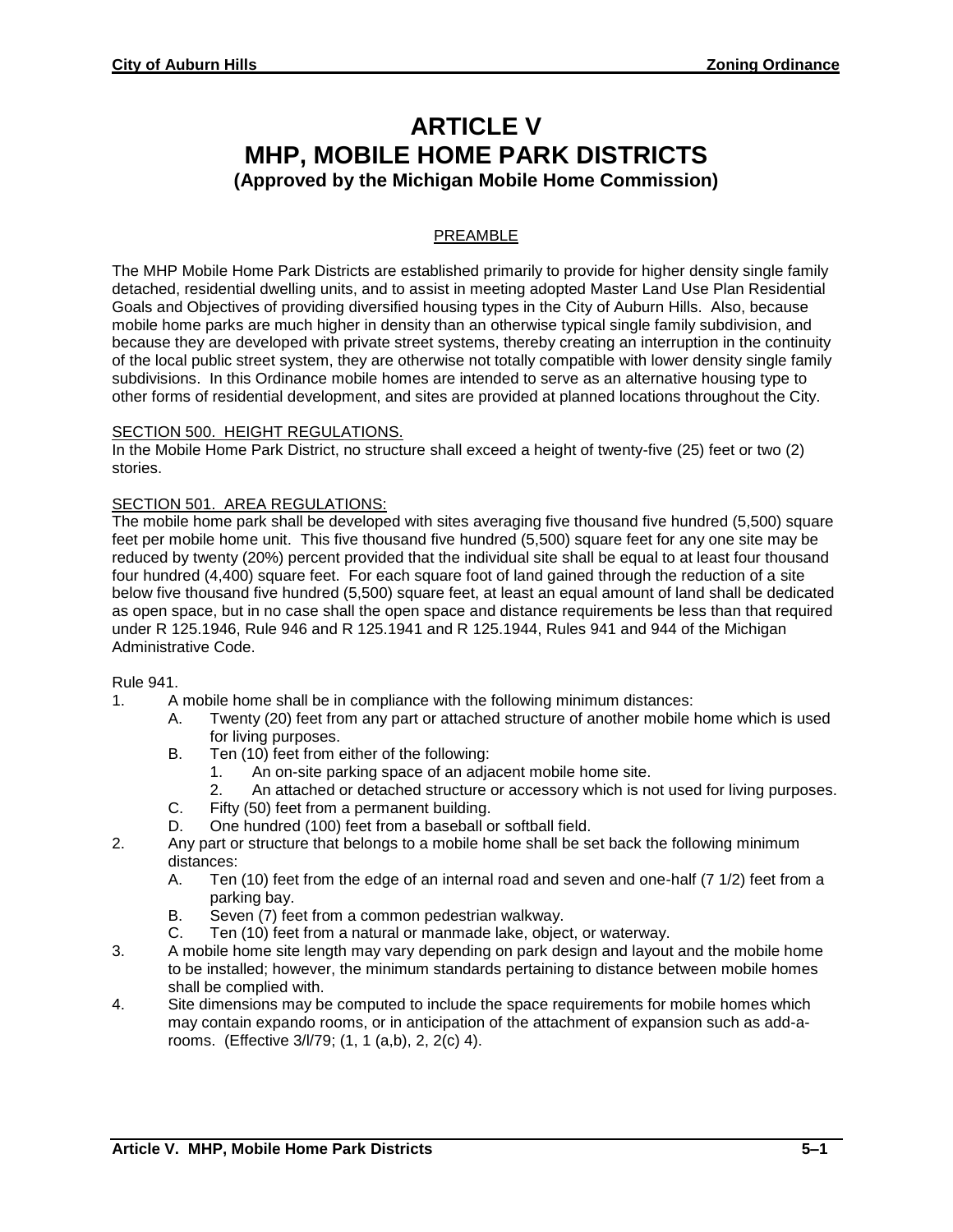Rule 944.

- 1. Mobile homes, permanent building and facilities, and other structures shall not be located closer than ten (10) feet from the property boundary line of the mobile home park or mobile home condominiums.
- 2. If mobile homes, permanent buildings and facilities, and other structures abut a public right-ofway, they shall not be located closer than fifty (50) feet from the boundary line, except that if the boundary line runs through the center of the public road, the fifty (50) feet shall be measured from the road right-of-way line. This rule does not apply to internal roads if dedicated for public use, if the roads do not present a nuisance or safety hazard to the park tenants or condominium owners. (Effective 3/1/79; Amended 7/17/85.)

# Rule 946.

A mobile home park or mobile home condominium that contains fifty (50) or more mobile home sites which are constructed pursuant to a permit to construct issued under the act shall have not less than two percent (2%) of the park's gross acreage dedicated to open space, but not less than twenty-five thousand (25,000) square feet. (Amended 7/17/85).

#### SECTION 502. SETBACK:

- 1. Mobile homes, permanent buildings and facilities, and other structures shall not be located closer than ten (10) feet from the property boundary line of the mobile home park or mobile home condominium.
- 2. If mobile homes, permanent buildings and facilities, and other structures abut a public rightof-way, they shall not be located closer than fifty (50) feet from the boundary line, except that if the boundary line runs through the center of the public road, the fifty (50) feet shall be measured from the road right-of-way line. This rule does not apply to internal roads if dedicated for public use, if the roads do not present a nuisance or safety hazard to the park tenants or condominium owners.

#### SECTION 503. LANDSCAPING:

The mobile home park site shall provide, within the mobile home park site, a masonry wall four feet six inches (4'6") in height abutting single family residential properties and public rights-of-way or a greenbelt in compliance with the following:

1. Quality: Plant and grass materials shall be of acceptable varieties and species, free of pests and diseases, hardy in Oakland County, and shall conform to standards of the American Association of Nurserymen and the City of Auburn Hills, and shall have passed any inspections required under State regulations.

No plant materials used to satisfy some or all planting requirements of the Ordinance shall be comprised of nonliving materials, such as petrochemical plants. No polyethylene film shall be used under nonliving, decorative landscape materials such as stone, wood chips and gravel in a manner which will cause erosion of the decorative materials.

- 2. Deciduous trees shall be species having an average mature crown spread of greater than fifteen (15) feet in Oakland County, and having trunk(s) which can be maintained with over five (5) feet of clear stem, if conditions of visibility require, except, however, at intersections where the requirements of eight (8) feet of clear stem shall be followed. Trees having an average mature crown spread of less than fifteen (15) feet may be substituted by grouping the same so as to create the equivalent of a fifteen (15) foot down spread. Deciduous tree species shall be a minimum of ten (10) feet in overall height, and a minimum caliper of two (2) inches, and burlapped ball size of at least ten (10) times the caliper size, immediately after planting.
- 3. Evergreen trees shall be a minimum of five (5) feet in height, with a minimum spread of three (3) feet, and burlapped ball size of at least ten (10) times the caliper immediately after planting.
- 4. Shrubs and Hedges. Shrubs shall be a minimum of two (2) feet in height when measured immediately after planting, or two (2) feet in spread if plants are low growing evergreens. Hedges, where provided, shall be planted and maintained so as to form a continuous, unbroken, visual screen within a maximum of two (2) years after time of planting.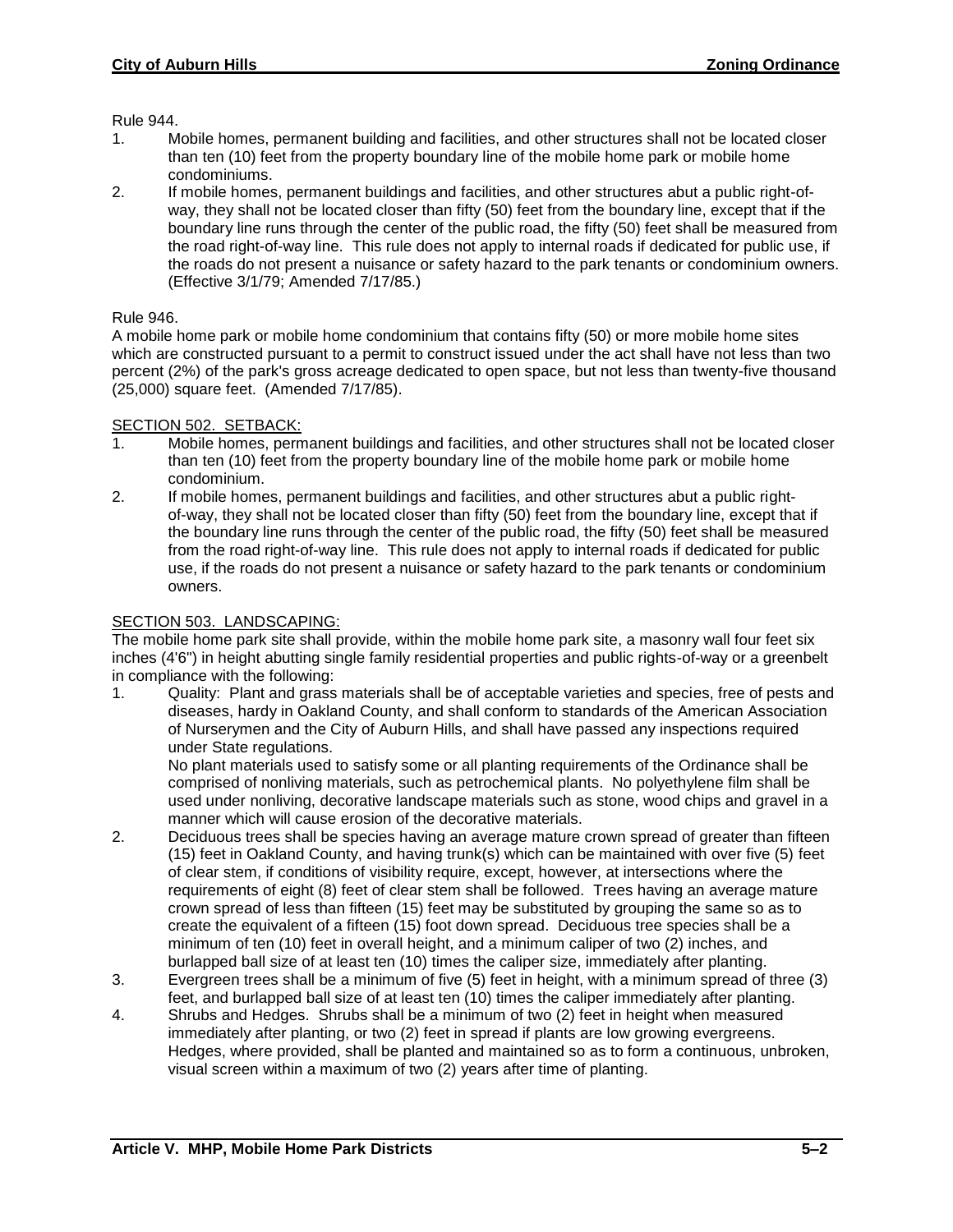- 5. Vines shall be a minimum of thirty (30) inches in length after one (1) growing season, and may be used in conjunction with fences, screens, or walls to meet physical buffer requirements so specified.
- 6. Ground covers used in lieu of grass in whole or in part shall be planted in such a manner as to present a finished appearance and reasonably complete coverage after one (1) growing season with at least three (3) plants per square foot.
- 7. Lawn Grass: Grass areas shall be planted in species normally grown as permanent lawns in Oakland County. Grass may be plugged, sprigged, seeded or sodded except that rolled sod, erosion reducing net or suitable mulch, shall be used in swales or other areas subject to erosion. Grass, sod, and seed shall be clean and free of weed and noxious pests or diseases. Establishments of a reasonably dense weed-free turf with good color, and complete ground coverage, actively growing shall be provided.
- 8. If provided, Landscape Elements shall be as follows:
	- A. Earth Mounds and Berms. Berms and mounds shall be constructed with slopes no greater than one (1) foot vertical for each three (3) feet horizontal with at least a two (2) foot flat on the top, and with adequate protection to prevent erosion.
	- B. Mulches. Mulching material for planted trees, shrubs, and vines shall be a minimum of three (3) inch deep wood chip mulch. Straw or other mulch shall be used to protect seeded areas.

# SECTION 504. YARDS:

Yard requirements of Public Act 96 of the Public Acts of 1987, as amended, shall be adhered to.

#### SECTION 505. SERVICE DRIVES AND SIDEWALKS:

Service drives shall meet the following minimum requirements:

- 1. The road shall have access to a public thoroughfare proposed at least eighty-six (86) feet in rightof-way, or shall be connected to a public thoroughfare proposed at least eighty-six (86) feet in right-of-way by a permanent easement, which shall be recorded prior to approval by the Department.
- 2. All other requirements of Public Act 96 of the Public Acts of 1987, as amended, shall be adhered to.

#### Rule 920.

- 1. An internal road is subject to approval by the department and shall be in compliance with all of the following general requirements:
	- A. The road shall be hard-surfaced.
	- B. The road shall have access to a public thoroughfare or shall be connected to a public thoroughfare by a permanent easement which shall be recorded prior to approval by the department. Sole access by an alley is prohibited.
	- C. A dead-end road shall terminate with an adequate turning area. A blunt-end road is prohibited.
	- D. An adequate safe-sight distance shall be provided at intersections.
	- E. An offset at an intersection or in intersection of more than two (2) streets, is prohibited.
	- F. All roads shall be clearly marked with appropriate traffic signs, subject to the provisions of rule 701(2) of these rules.
	- G. A road shall be named and so identified by street signs located at all road intersections.
	- H. A name for an internal road shall be approved by the municipality.
	- I. A road shall have a driving surface of not less than the following:
		- 1) One (1) way, with no parking 13 feet
		- 2) Two (2) way, with no parking 21 feet
		- 3) At access points where general traffic enters or leaves the park, the widths shall be sufficient to permit free movement from or to the stream of traffic on the public roads.
- 2. Local conditions, such as heavy snowfall, may dictate the need for wider roads to provide for the free flow of vehicular and pedestrian traffic and vehicular parking and to facilitate removal of snow without blocking access to the mobile home site. (Effective 3/1/79; (1, 1(b,f), 2) Amended 5/1/80).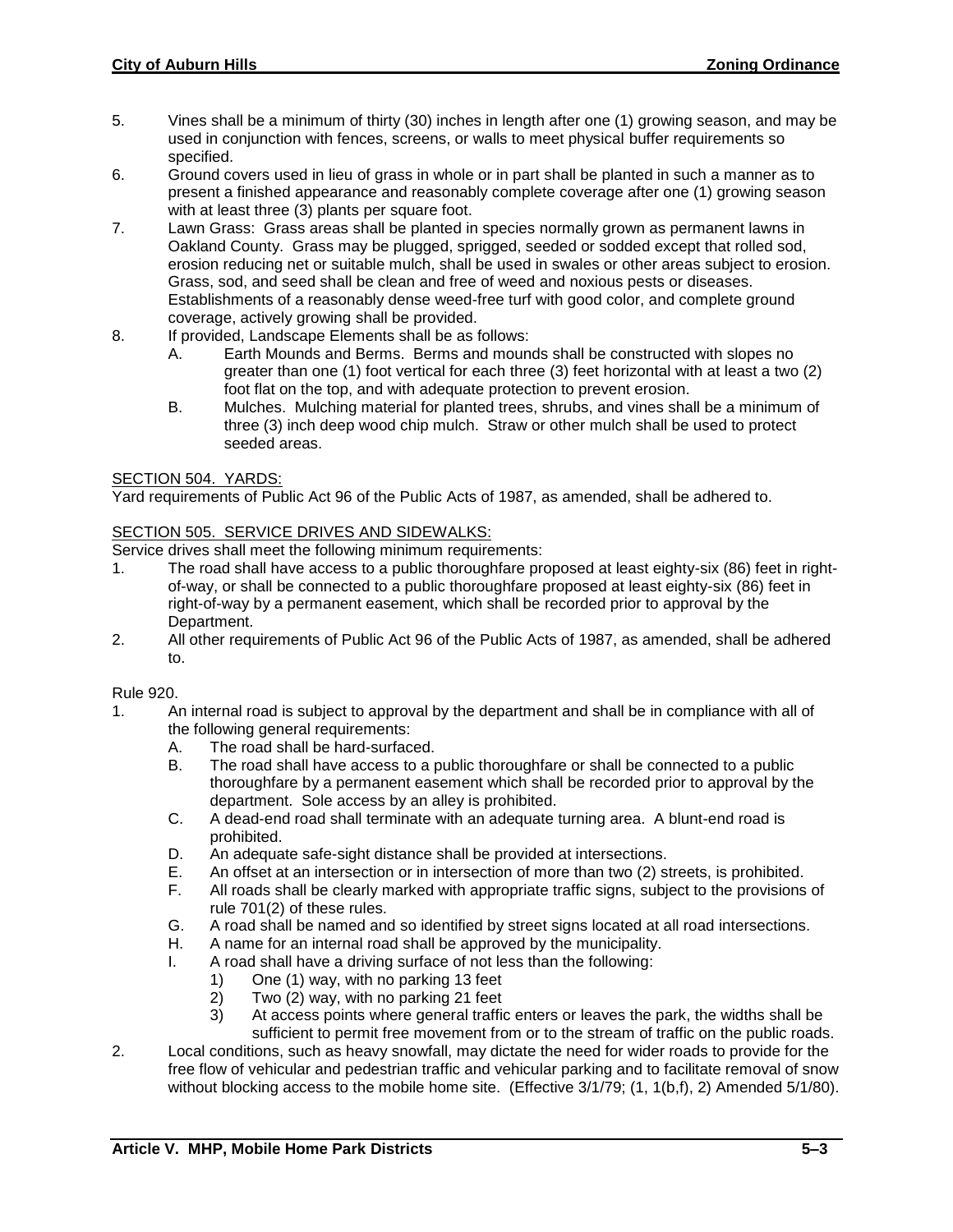# Rule 921.

The alignment and gradient of an internal road shall be adopted to the topography and shall be graded for its full width to drain surface water. When grading roads in length, the finish grade of the street shall not be greater than eight (8%) percent and not less than four tenths (0.4%) of a percent of the length. Short lengths with a maximum grade of twelve (12%) percent may be permitted, provided traffic safety is assured. (Effective 3/1/79).

# Rule 922.

- 1. An internal road shall be constructed of materials suitable for subgrades and hard surface in compliance with the standards of the American Association of State Highway and Transportation Officials (AASHTO), 1974 edition, adopted herein by reference. Copies are available from the American Association of State Highway and Transportation Officials, 444 North Capitol Street, N.W., Suite 225, Washington, D.C. 20001 at a prepaid cost of \$4.25, or from the Department of Commerce, Corporation and Securities Bureau, Mobile Home Section, PO Box 30222, Lansing, Michigan 48909 at a cost of \$4.25.
- 2. The park developer may use other suitable materials of equal quality, if approved by the department. (Effective 3/1/79).

# Rule 923.

Curbing may be installed on all internal roads. If curbing is used, it shall be constructed as follows:

- 1. Curbing shall be concrete with the exception of the integral valley curb and gutter (gravity drains), which may be either concrete or asphalt.
- 2. If integral valley curbing and gutter or mountable curb and gutter is used, the height of the curb measured from the gutter line shall be between three (3) and five (5) inches.
- 3. Cross walks shall conform to Act No. 8 of the Public Acts of 1973, being SS 125.1361 et seq. of the Michigan Compiled Laws. (Effective 3/1/79).

# Rule 924.

Improved hard surface driveways shall be provided on the site where necessary for convenient access to service entrances of buildings; to delivery and collection points for fuel, refuse, and other materials; and elsewhere as needed. The minimum width shall be ten (10) feet. The entrance shall have the flare or radii and horizontal alignment for safe and convenient ingress and egress. (Effective 3/1/79).

# Rule 927.

An internal road system shall provide safe, convenient vehicular circulation to and from any access points, all mobile home sites, laundry facilities, recreational facilities, office facilities, and any other facilities necessary for the normal operation of the mobile home park. (Effective 3/1/79).

# Rule 928.

If a pedestrian circulation system is constructed, it shall be designed, constructed, and maintained for safe and convenient movement from all mobile home sites to principal destinations within the park and connection to the public pedestrian circulation system outside the park. A pedestrian circulation system shall satisfy the following requirements:

- 1. Internal roads may be used as pedestrian ways except where concentrations of either pedestrian or vehicular traffic are likely to lead to congestion or hazards.
- 2. Separate pedestrian ways shall be provided in locations where pedestrian traffic is concentrated, if use of the roads creates a hazard because of concentrations of either pedestrian or vehicular traffic.
- 3. Separate pedestrian ways shall be provided at points where use of roads would lead to unduly circuitous pedestrian routes to principal destinations. If possible, walks shall be through interior areas away from heavy or fast-moving traffic.
- 4. Where steps are installed, they shall rise no steeper than five (5) feet vertically and ten (10) feet horizontally. Handrails shall be installed in compliance with R 408.30446 of the Michigan Administrative Code.
- 5. Where steps are installed along common pedestrian walkways, ramps shall be installed in compliance with R 408.30445 of the Michigan Administrative Code.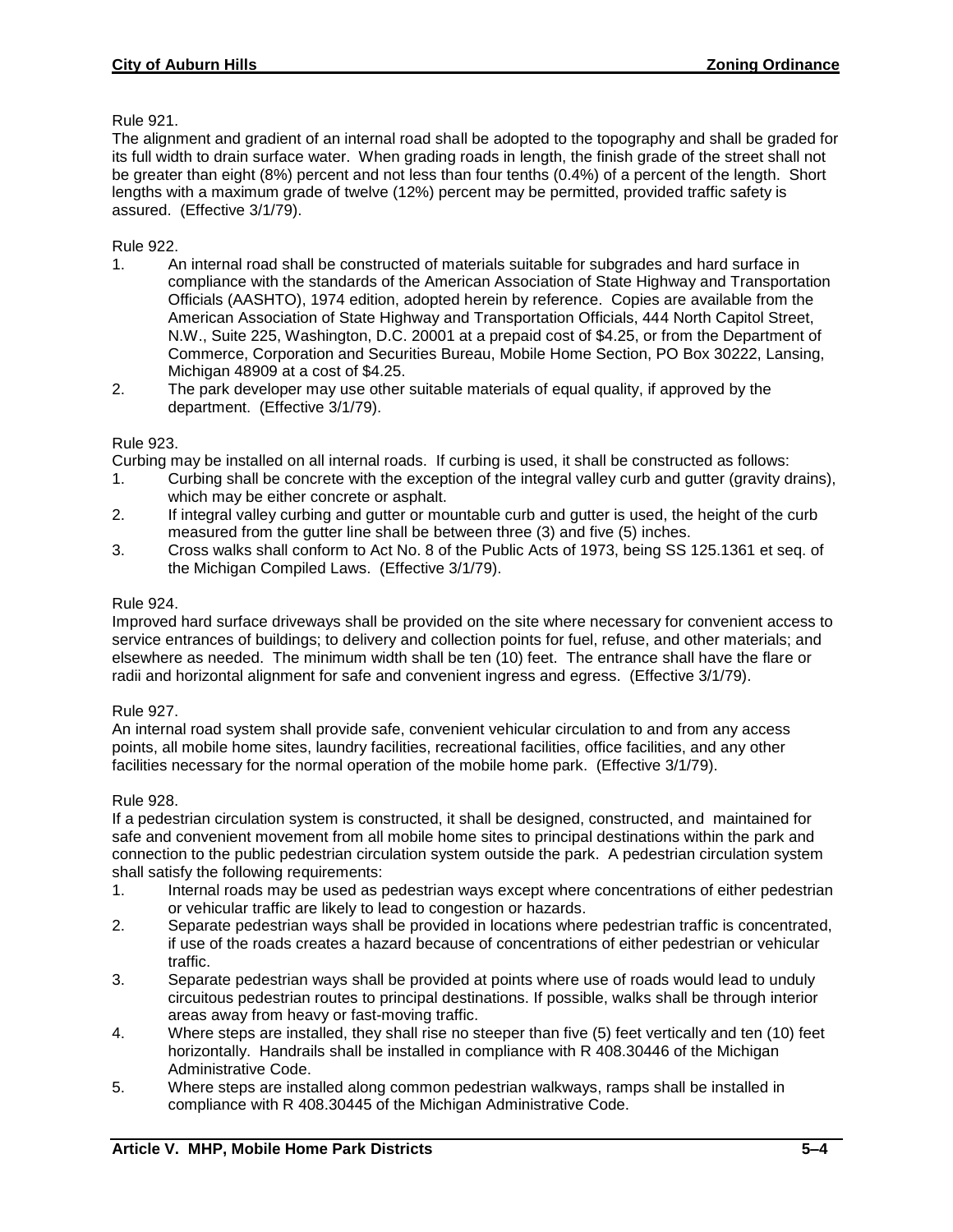- 6. If constructed, a common pedestrian walkway shall have a minimum width of three (3) feet.
- 7. An individual pedestrian walkway shall be constructed between the permanent foundation, or patio if provided, and the on-site parking spaces or parking bay, whichever is provided, or common pedestrian walkway if constructed.
- 8. An individual pedestrian walkway shall have a minimum width of three (3) feet. (Amended 7/17/85).

#### Rule 929.

All vehicular and pedestrian circulation systems within a mobile home park shall be illuminated as follows:

- 1. Access points to public thoroughfares shall be lighted. If the public thoroughfare is lighted, the illuminated level shall not exceed the average illumination level of an adjacent illuminated thoroughfare.
- 2. At all street intersections and designated pedestrian crosswalks, the minimum illumination shall be not less than .25 footcandles.
- 3. Roads, parking bays, and pedestrian walkways shall be illuminated at no less than .15 footcandles.
- 4. If a central park mail box area or park directories, or both, are provided, they shall be illuminated at not less than ten (10) horizontal footcandles on any box of any entry on the directory.
- 5. Outdoor recreational facilities shall be adequately lighted, when in use. (Effective 3/1/79).

#### Rule 949.

1. "Repair and maintenance," for the purposes of this rule, means projects such as, but not limited to, the repairing of roads; the replacing of existing lighting fixtures and illumination elements; the replacing, repairing, or maintaining of existing sewer lines, drain lines, water mains, utility lines, and appurtenances; and the repairing and maintaining of existing mobile home sites, buildings, or grounds.

Existing parks that are licensed under this act are exempt from filing an application with the department for a permit to construct for general repair and maintenance type construction projects if these projects do not add to, subtract from, or alter the standards of the approved master park plans and specifications under which the park was originally constructed.

3. Subrule (1) of this rule does not exempt the park from obtaining any permits, approvals, or inspections required by other laws, rules, or local ordinances applicable to a repair and maintenance project. (Effective 5/1/80).

# SECTION 506. WATER AND SANITARY SEWER:

All mobile home parks shall meet the water and sanitary sewer requirements of Public Act 96 of the Public Acts of 1987, as amended.

#### SECTION 507. STORM WATER:

Storm drainage facilities shall meet the requirements of Public Act 96 of the Public Acts of 1987, as amended.

#### Rule 908.

A complete set of mobile home park construction plans shall include specifications and working drawings. These documents shall show the design, location, dimensions, materials, quality of materials and workmanship standards necessary to construct the proposed mobile home park as related to road construction, utility construction, mobile home site construction, density, layout, open spaces, and other improvements to protect the health, safety, and welfare of mobile home park residents. Recreational facilities and any optional improvements for tenant convenience shall be included in the plans. Specific plans shall include all of the following:

- 1. A cover sheet that contains all of the following:
	- A. The name and location of the mobile home park.
	- B. A comprehensive sheet index.
	- C. List of abbreviations.
	- D. Schedule of symbols.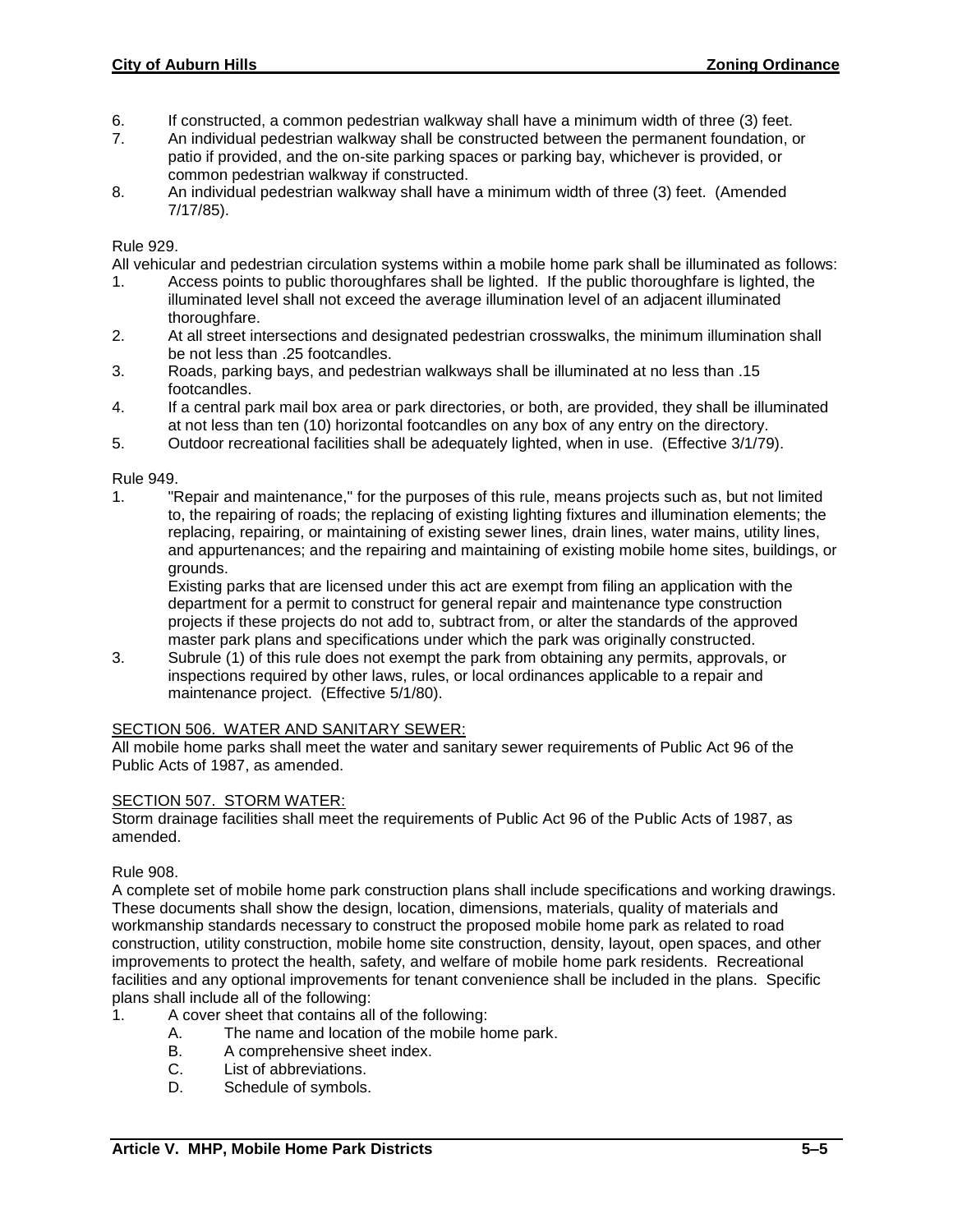- 2. A site plan that shows all of the following:
	- A. Location of all structures, walkways, roads, parking, and street frontage.
	- B. Proposed contours and related earthwork information to show how the site is to be graded.
	- C. All existing and proposed easements and encroachments, whether of benefit or burden, dimensioned and identified.
	- D. A boundary survey of the property and legal description performed by a land surveyor who is registered in this state.
	- E. A survey bench mark shown by symbol and described with its elevation referenced to an official bench mark of the national geodetic survey or the United States geological survey, which are based on the national geodetic vertical datum of 1929.
	- F. Identification of all contiguous properties or waterways.<br>G. If future park expansion is contemplated bevond that fo
	- If future park expansion is contemplated beyond that for which the plans are submitted, all land on which the project is to be located shall be shown, complete with distances, bearings, and curve data.
	- H. A location map of the project with its relationship to the surrounding area.
	- I. Floodplain data if the mobile home park lies within or abuts a 100-year floodplain showing the 100-year contour line to the point where it intersects with the boundaries of the mobile home park or its limits, whichever is greater.
	- J. If a floodplain area exists, it shall be clearly labeled with the words "FLOODPLAIN AREA."
	- K. A mobile home pad shall not be placed at an elevation below the 100-year contour line.
- 3. A typical mobile home site at an enlarged scale that shows all of the following:
	- A. Foundation construction.
	- B. Pad sizes and location within the site.
	- C. Details and location of sewer and water connections.
	- D. Details and location of the utility pedestal which includes location and types of meters, location of the system circuit breaker for electricity, and location and types of shutoff valves for gas.
	- E. Type of site.
	- F. On-site parking and other improvements.
- 4. A utility plan that shows the location of primary and secondary distribution lines for gas, electricity, telephones, or other utility services. The initial submission of this plan may be a typical plan which is general in nature; however, upon completion of the plan by the servicing utility company, a copy of that plan shall be immediately submitted to the department for filing by the designated agent as shown on the application.
- 5. A park lighting plan showing the location of all light fixtures and a detail of the fixture to be installed, including a note indicating compliance with the illumination requirements pursuant to R 125.1929.
- 6. The remainder of the plans required may be floor plans, sections and elevations, and related details as required to sufficiently describe the construction of the mobile home park.
- 7. Where appropriate, plans may be combined if legibility is not impaired. (Effective 3/1/79; (Preamble a,b,b(ix),c,d,f) Amended 5/l/80; Amended 7/17/85.)

# SECTION 508. FUEL OIL AND GAS STORAGE:

Any fuel oil and/or gas storage shall meet the requirements of Public Act 96 of the Public Acts of 1987, as amended.

# Rule 935.

If provided, a centralized park liquefied petroleum gas (LPG) system shall be designed, installed, operated, and maintained pursuant to the rules entitled "Liquefied Petroleum Gases," being R 28.3801 to R 28.3818 of the Michigan Administrative Code and pursuant to R 460.14051 of the Michigan Administrative Code. In addition to the aforementioned rules, the following shall be complied with:

- 1. Main and site service lines shall be installed underground.<br>2. A mobile home site shall have installed an approved liquef
- A mobile home site shall have installed an approved liquefied petroleum gas meter.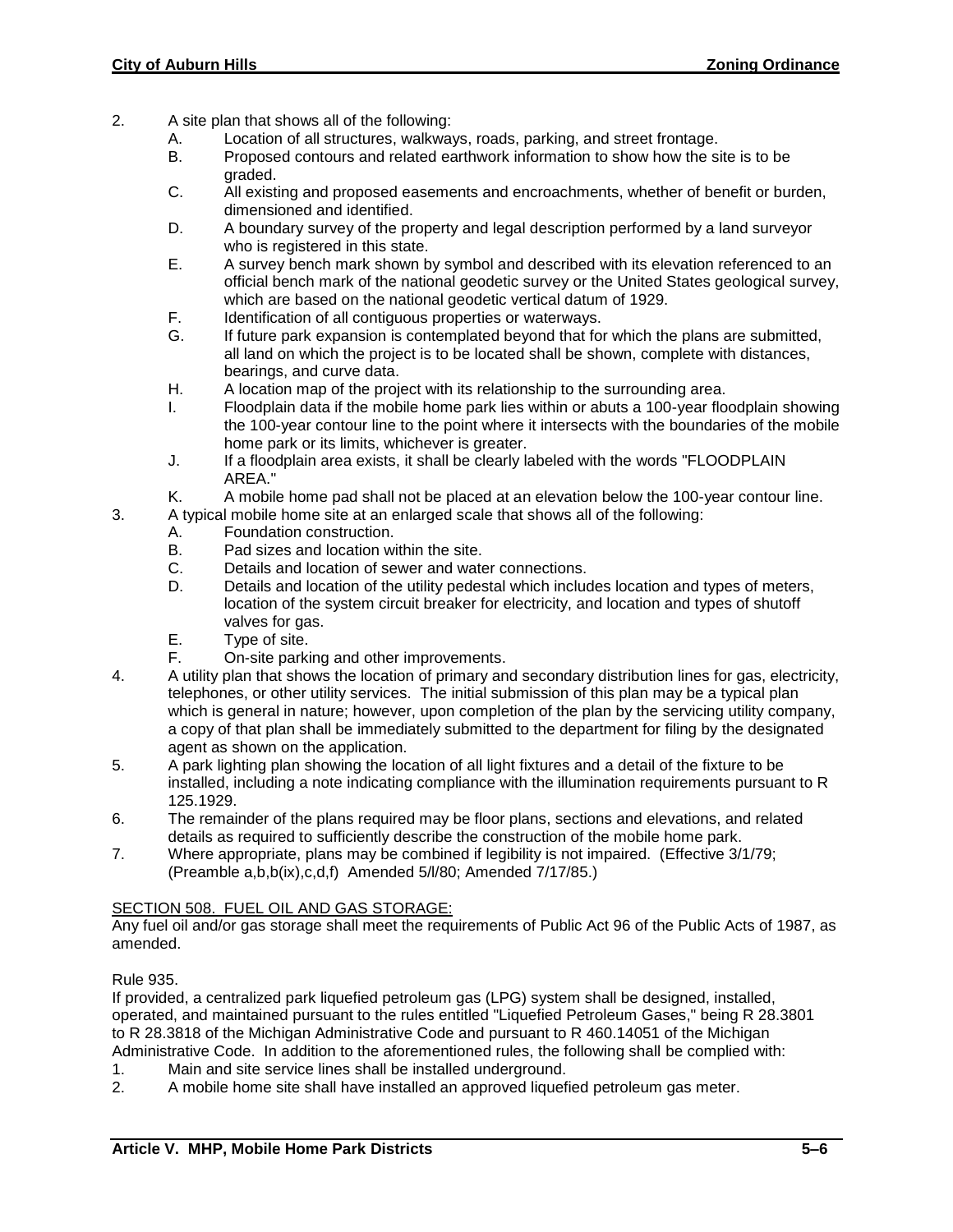3. The minimum hourly volume of liquefied petroleum gas required at each point in the system shall be calculated pursuant to applicable codes and the manufacturer's standard for the appliance or appliances to be served. (Effective 3/1/79).

# Rule 936.

If individual mobile home liquefied petroleum gas systems are permitted, the installation, operation, and maintenance shall comply with the system's and mobile home manufacturer's installation standard and the rules entitled "Liquefied Petroleum Gases," being R 28.3801 to R 28.3818 of the Michigan Administrative Code. (Effective 3/1/79).

- Rule 937.<br>1. If If provided, park centralized fuel oil systems shall be designed, installed, operated, and maintained in compliance with NFPA number 31, 1974, Standards for the Installation of Oil Burning Equipment which is adopted herein by reference, and the rules entitled "Flammable Liquids" being R 28.601 to R 28.740 of the Michigan Administrative Code. Copies of NFPA 31 are available from the National Fire Protection Association, 470 Atlantic Avenue, Boston, MA 02210 at a cost of \$4.40, or from the Department of Commerce, Corporations and Securities Bureau, Mobile Home Section, PO Box 30222, Lansing MI 48909 at a cost of \$4.40.
- 2. In addition to standards set forth in subrule (1) of this rule, the following shall be complied with:
	- A. Main and site service lines shall be installed underground.<br>B. Each mobile home site shall have installed an approved we
	- Each mobile home site shall have installed an approved weatherproof fuel oil meter.
	- C. If needed, the fuel oil system shall be equipped with an approved Underwriters Laboratory (UL) or similarly listed heating system to prevent freezing in cold weather. (Effective 3/1/79).

# Rule 938.

A mobile home site meter connected to a centralized park electric and fuel service system shall, at a minimum, be calibrated upon installation, and every seventh (7th) year thereafter by an independent calibrating company. (Effective 3/1/79).

# Rule 939.

If individual fuel oil systems are permitted, they shall comply with the rules entitled "Flammable Liquids," being R 28.601 to R 28.740 of the Michigan Administrative Code and the following:

- 1. A mobile home site shall be equipped with an individual fuel oil tank of not less than one hundred (100) gallon capacity constructed in accordance with Chapter 2, MFPA 31 which is adopted by reference pursuant to R 125.1937. A commercial shipping container (drum) or similar container shall not be used.
- 2. The fuel oil tank may be above or below ground.
- 3. If the fuel oil tank is above ground, it shall be securely installed. Piping to the mobile home shall be securely fastened in place to prevent damage.
- 4. Fuel oil tanks shall be a minimum of ten (10) feet from any mobile home exit door.
- 5. Fuel oil tanks shall be vented by a minimum 1 1/4 inch vertical pipe and designed to prevent the entrance of rain or debris.
- 6. A manual shutoff valve shall be installed at the fuel oil tank on the fuel oil line.
- 7. Piping for the fuel oil system shall be approved brass or copper tubing, or approved flexible metal hose at a minimum of 3/8 inch outside diameter.
- 8. Valves and connectors shall be listed standard fittings and maintained liquid-tight to prevent spillage of the fuel oil on the ground.
- 9. If needed, a fuel oil tank shall be equipped with an approved Underwriters Laboratory (UL) or similarly listed heating device to prevent the fuel oil from freezing during cold weather. (Effective 3/1/79).

# SECTION 509. UNDERGROUND WIRING:

1. All local distribution lines for telephone or electric services, exclusive of main supply and perimeter feed lines, when located on section or quarter section lines, shall be placed entirely underground throughout the mobile home park area; provided, however, that when a mobile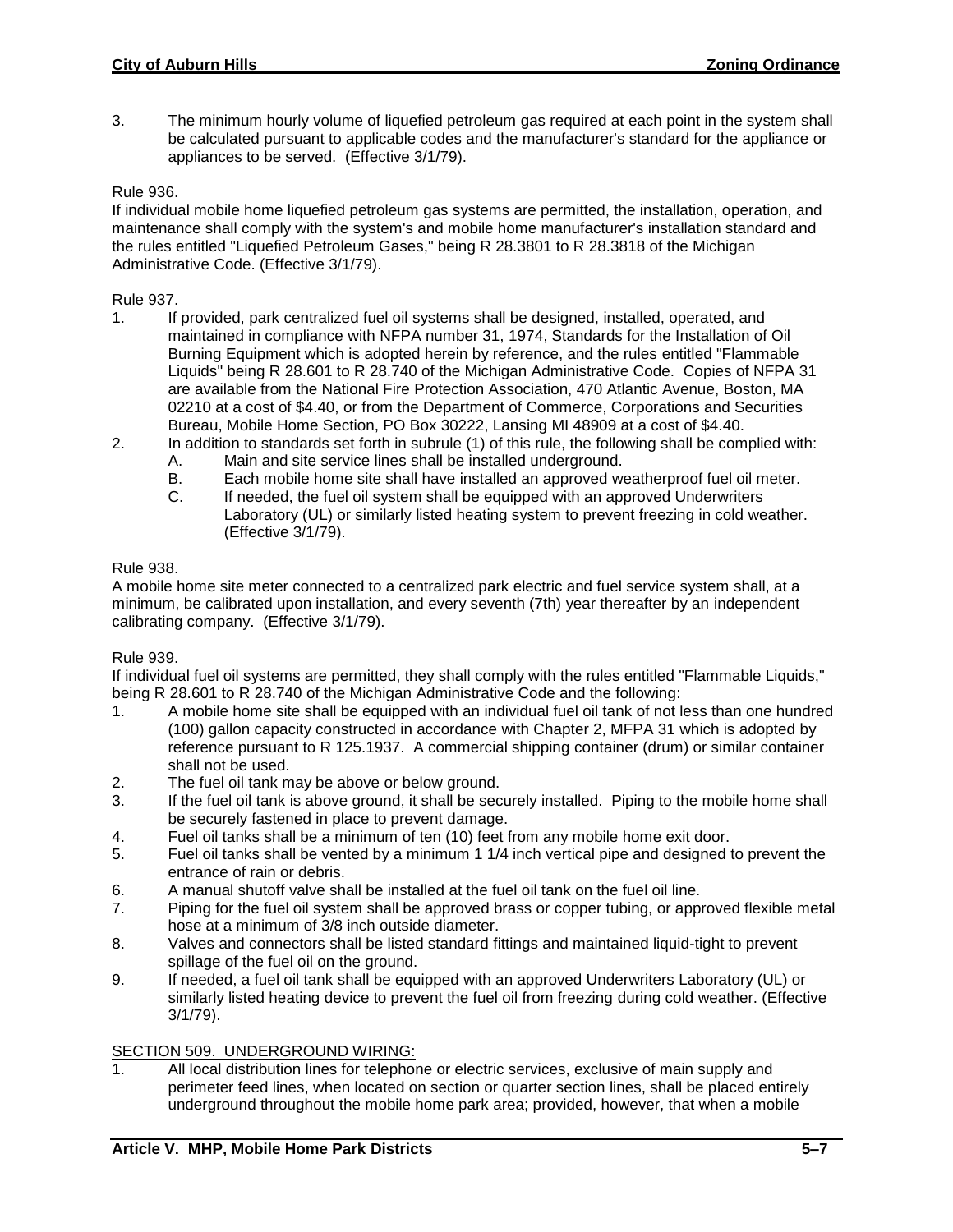home overlaps a section or quarter section line, main supply and perimeter feed lines located on such section or quarter section lines shall be placed underground.

The Board of Appeals may waive or modify this requirement where, in its judgment, circumstances exist which render compliance impractical.

2. Conduits or cables shall be placed within private easements granted to the service companies by the proprietor or developer, or within public ways. These telephone and electrical facilities placed in dedicated public ways shall be planned so as not to conflict with other underground utilities. All telephone and electrical facilities shall be constructed in accordance with standards of construction approved by the Michigan Public Service Commission.

#### SECTION 510. OFF-STREET PARKING:

#### Rule 925.

- 1. All mobile home sites shall be provided with two (2) parking spaces.
- 2. If on-site vehicle parking is provided, it shall be in compliance with both of the following:
	- A. The parking spaces may be either in tandem or side-by-side. If in tandem, the width shall not be less than ten (10) feet and the combined length shall not be less than forty (40) feet. If side-by-side, the combined width of the two (2) parking spaces shall not be less than nineteen (19) feet and the length shall be twenty (20) feet. In either method, the length shall be measured from the curb or inner walkway edge.
	- B. A parking space shall be hard-surfaced and shall be constructed in compliance with Act. No. 8 of the Public Acts of 1973, being R 125.1361 of the Michigan Compiled Laws.
- 3. If off-site vehicle parking is provided, the parking spaces shall be adjacent to the mobile home site and shall comply with rule 926(5) and (6) of these rules. (Effective 3/1/79; (1,2(a)) Amended 5/1/80; (3) Added 5/1/80.)

#### Rule 926.

- 1. Parking facilities shall be provided for the storage of mobile homes if a sales office is part of the park operation.
- 2. Parking facilities shall be provided for the storage of maintenance vehicles.
- 3. Parking facilities shall be provided at the office location for office visitors.
- 4. A minimum of one (1) parking space for every three (3) mobile home sites shall be provided for visitor parking located convenient to the area served.
- 5. If off-street parking bays are provided, they shall comply with the following:

| Parking Angle | Curb Length Per Car | Bay Depth |
|---------------|---------------------|-----------|
| Parallel      | 20 feet             | 10 feet   |
| 90 Degrees    | 10 feet             | 20 feet   |
| 60 Degrees    | 12.5 feet           | 19 feet   |
| 45 Degrees    | 12.7 feet           | 18 feet   |

- 6. If off-site parking facilities are provided in bays and at office or other facilities, they shall be in compliance with R 408.30427 of the Michigan Administrative Code.
- 7. If not provided for on-site or in parking bays, a separate parking area may be provided for vehicles that cannot be accommodated within the standards set forth in these rules, and for recreational vehicles, such as motor homes, travel trailers, and snowmobiles. (Effective 3/1/79; (5) Amended 10/1/79.)

# SECTION 511. FIRE PROTECTION:

Every mobile home park shall be equipped at all times with fire extinguishing equipment in good working order of such type, size and number, and so located within the park to satisfy regulations of Public Act 419 of the Public Acts of 1976, as amended. No open fires shall be left unattended at any time. A central water system and fire hydrants must be on the park site. All streets shall be designated as fire lanes.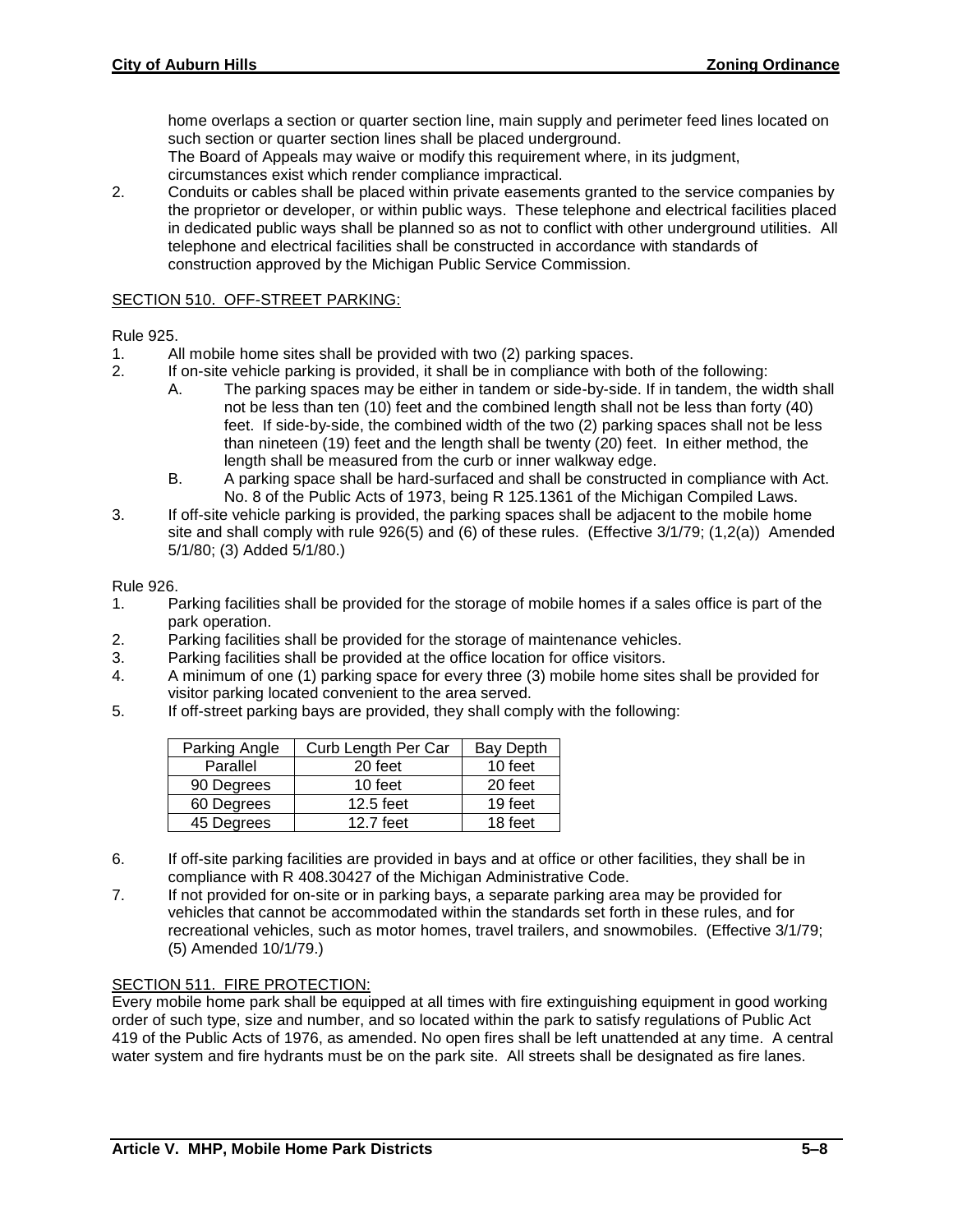Rule 702a.

- 1. The mobile home park management shall notify each tenant upon occupancy, in writing, that the site shall be kept free of fire hazards. This information may be made a part of the park rules.
- 2. The mobile home park management shall notify each tenant, in writing, that if fire hydrants are available within the mobile home park, vehicular parking is prohibited within ten (10) feet of the hydrant. This information may be made a part of the park rules.
- 3. Each mobile home site shall be numbered and clearly marked for positive identification. Each number shall be easily readable from the street servicing the site.
- 4. Liquefied petroleum gas containers shall not be stored on the mobile home site when not connected to the mobile home. Any containers not connected to the mobile home shall be stored in an area designated by the park management and approved by the servicing fire department.
- 5. Individual mobile home liquefied petroleum gas containers and fuel oil tanks shall be installed, mounted, and secured in compliance with the National Fire Protection Association's 1974 Standard for Mobile Homes 501B, Part D, Chapter 4, paragraphs 4.2.3 and 4.3, adopted herein by reference. NFPA 501B is available from the National Fire Protection Association, 470 Atlantic Avenue, Boston MA 02210 or the Department of Commerce, Corporations and Securities Bureau, Mobile Home Division, PO Box 30222, Lansing MI 48909 at a cost of \$4.00.
- 6. Combustible materials shall not be stored under a mobile home. (Effective 10/1/79).

#### Rule 703.

- 1. Before a mobile home can be accepted for placement in a mobile home park, it shall be equipped with at least one (1) extinguisher with a minimum 2A-10-B-C rating and approved by a nationally recognized independent testing laboratory. It shall also be equipped with at least one (1) smoke detector approved by a nationally recognized independent testing laboratory. The mobile home park management shall notify in writing each tenant that Act No. 133 of the Public Acts of 1974, being S 125.771 et seq. of the Michigan Compiled Laws requires that all mobile homes manufactured, sold, or brought into this state shall be equipped with at least one (1) fire extinguisher and one (1) smoke detector. This information shall be included in the park rules.
- 2. Fire extinguishers bearing a nationally recognized independent testing laboratory and of a type approved for such service by the director of state police shall be placed in the caretaker's office and all service or recreational buildings within the park. Each fire extinguisher shall be examined periodically and shall be kept at all times in a usable condition. (Effective 7/23/78).

# SECTION 512. OTHER REQUIREMENTS.

- 1. There shall not be less than five hundred (500) square feet of floor space within each mobile home.
- 2. The front yard, and any side yard adjacent to a street, shall be landscaped within one (1) year of occupancy, and the entire mobile home park shall be maintained in a good, clean, presentable condition at all times.
- 3. No business of any kind shall be conducted in any mobile home park except for separate, permanent structures that contain facilities such as the Management's office, laundry and dry cleaning facilities or similar uses that are designed to serve only the residents of the park, except for businesses allowed under the home occupation Section 4.01. This shall not prevent model mobile homes from being displayed and sold, subject to the park's approval.
- 4. All mobile homes shall be skirted within thirty (30) days of placement, weather permitting.
- 5. All fences, other than the greenbelt surrounding the mobile home park, shall be uniform in height, and shall not exceed thirty-six (36) inches in height, and shall be constructed in such a manner as to provide firefighters access to all sides of each mobile home.
- 6. Mobile home foundations shall meet the requirements of Act 96 of the Public Acts of 1987, as amended.

Rule 602.

1. For all new mobile homes sold in Michigan, the manufacturer shall provide express written instructions for the installation specifying the location and required minimum imposed load capacity of pillars and the location and required minimum imposed load capacity of any other recommended stabilizing devices.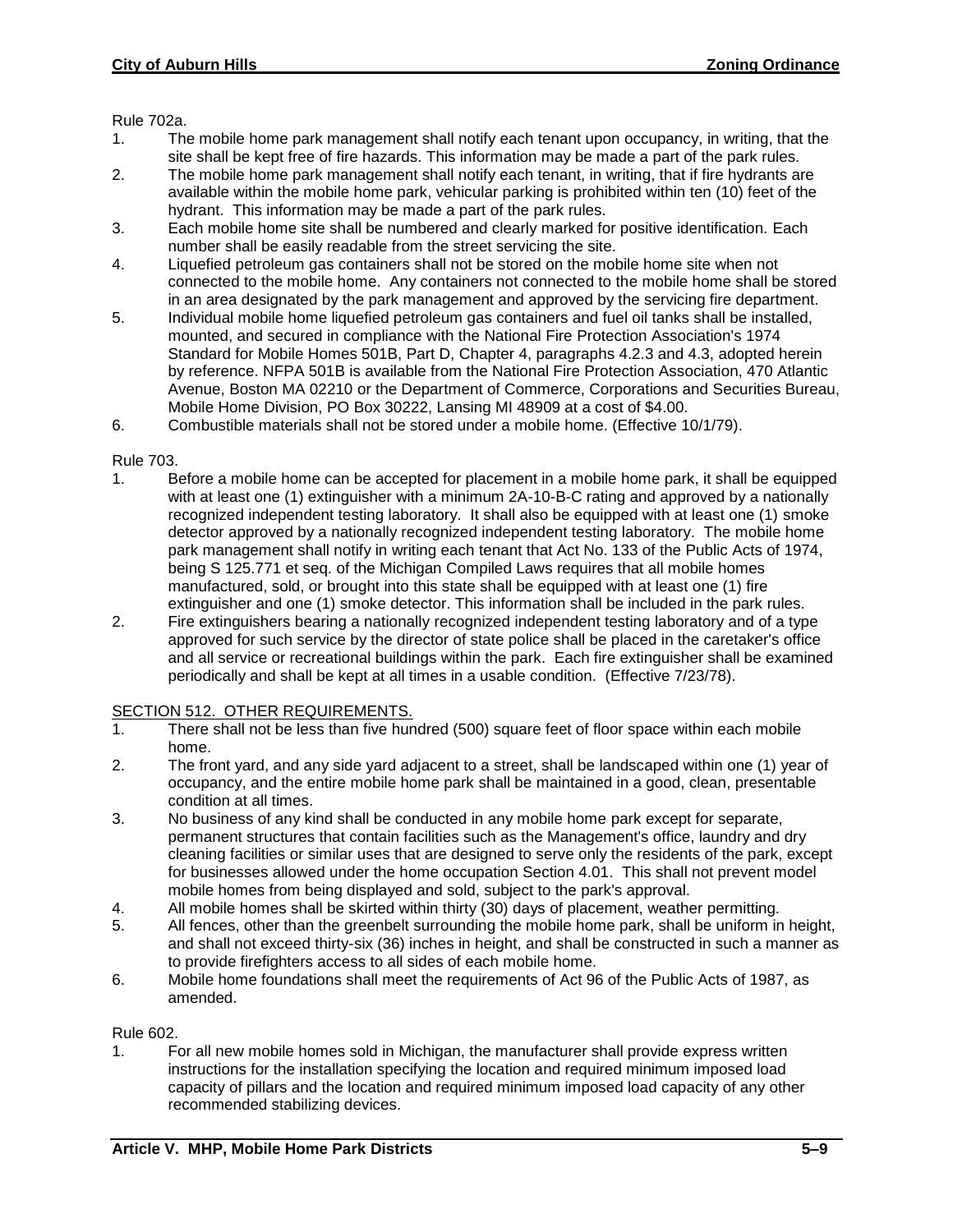- 2. In the absence of the manufacturer's installation instructions, the installation of mobile homes shall, at a minimum, comply with the following specifications (Amended 7/17/85):
	- A. Pillars shall be installed directly under each main frame beam. If the distance between the main frame beams does not conform to the pad or pillars that are permanently installed on the mobile home site, cross beams shall be used. These cross beams may be of steel, or pressure-treated wood which resists decay, and has an imposed load capacity of 3,000 pounds per square foot (PSF). The cross beams shall extend a minimum of six (6) inches beyond each main frame beam, but shall not extend beyond the sides of the mobile home. A wood beam shall not rest on the ground, but shall rest on the cap. If the cross beam interferes with a utility to the mobile home, the cross beam placement may be between blocks. If a cross beam is used between blocks, it shall be a minimum of six inches by eight inches (6" x 8").
	- B. Pillars shall be placed on ten (10) foot centers along the length of each main frame beam, but may be placed at less than ten (10) foot centers. If the pillars interfere with the axle area, they may be placed to a maximum of thirteen (13) foot centers, but the pillar placement shall not be less in number than if placed on ten (10) foot centers.
	- C. The pillars nearest each end of the mobile home shall be within three (3) feet of either end.
	- D. All grass and organic material shall be removed and the pillar or platform shall be placed on stable soil.
	- E. Pillars shall be constructed of solid concrete, cored concrete blocks unless other cored concrete blocks are supplied by the consumer, or a heavy metal screw column which bears on both frame and foundation or other acceptable design and construction meeting mobile home industry standards.
	- F. Concrete block pillars shall be constructed of regular eight inch by eight inch by sixteen inch (8" x 8" x 16") blocks and placed on the pillar platform. The blocks shall be placed with the open cells vertical and the blocking of the pillar shall be single tiered. A cap shall be placed on top of the pillar. A wood plate one inch by eight inches by sixteen inches  $(1" \times 8" \times 16")$  or two inches by eight inches by sixteen inches  $(2" \times 8" \times 16")$  may be placed on top of the cap for leveling. Shims may be fitted and driven tight between the wood plate or cap and the main frame and shall not take up more than one (1") inch of vertical height.
	- G. Pillars shall be installed perpendicular to the main frame of the mobile home.
- 3. Solid concrete pillars may be of cone or pyramid design with a minimum sixteen (16) inch base tapered to a minimum of nine (9) inch top. Shimming shall be the same as for the concrete block pillar.
- 4. All pillars shall have a minimum imposed load capacity of three thousand (3,000) pounds.
- 5. If the manufacturer's recommended installation specifications or their equivalent exceed the minimum specifications stated in these rules, the manufacturer's specifications shall in all cases be complied with. The burden of reasonable proof of equivalency rests with the installer/repairer. (Amended 10/21/82).
- 6. Mobile homes may be installed on a basement or crawlspace type foundation, if the foundation complies with local building codes and ordinances and meets the manufacturer's specifications for pillar placement and imposed load capacity. (Effective 7/24/78).
- 7. Mobile homes shall not be placed in a designated floodway, as determined by the Michigan Department of Natural Resources. (Effective 4/1/83).
- 8. Mobile homes which are sited within a floodplain shall have installed an anchoring system in compliance with R 125.1605 to R 125.1608. (Effective 4/1/83).

# Rule 602a.

All components used in the installation of a mobile home, such as platforms and pillars, shall be uniform in construction and shall be compatible with any existing system that may be installed on the mobile home site. (Effective 5/1/80).

1. No personal property shall be stored under any mobile home. Storage sheds may be utilized for any such storage but need not be supplied by the owner of the mobile home development.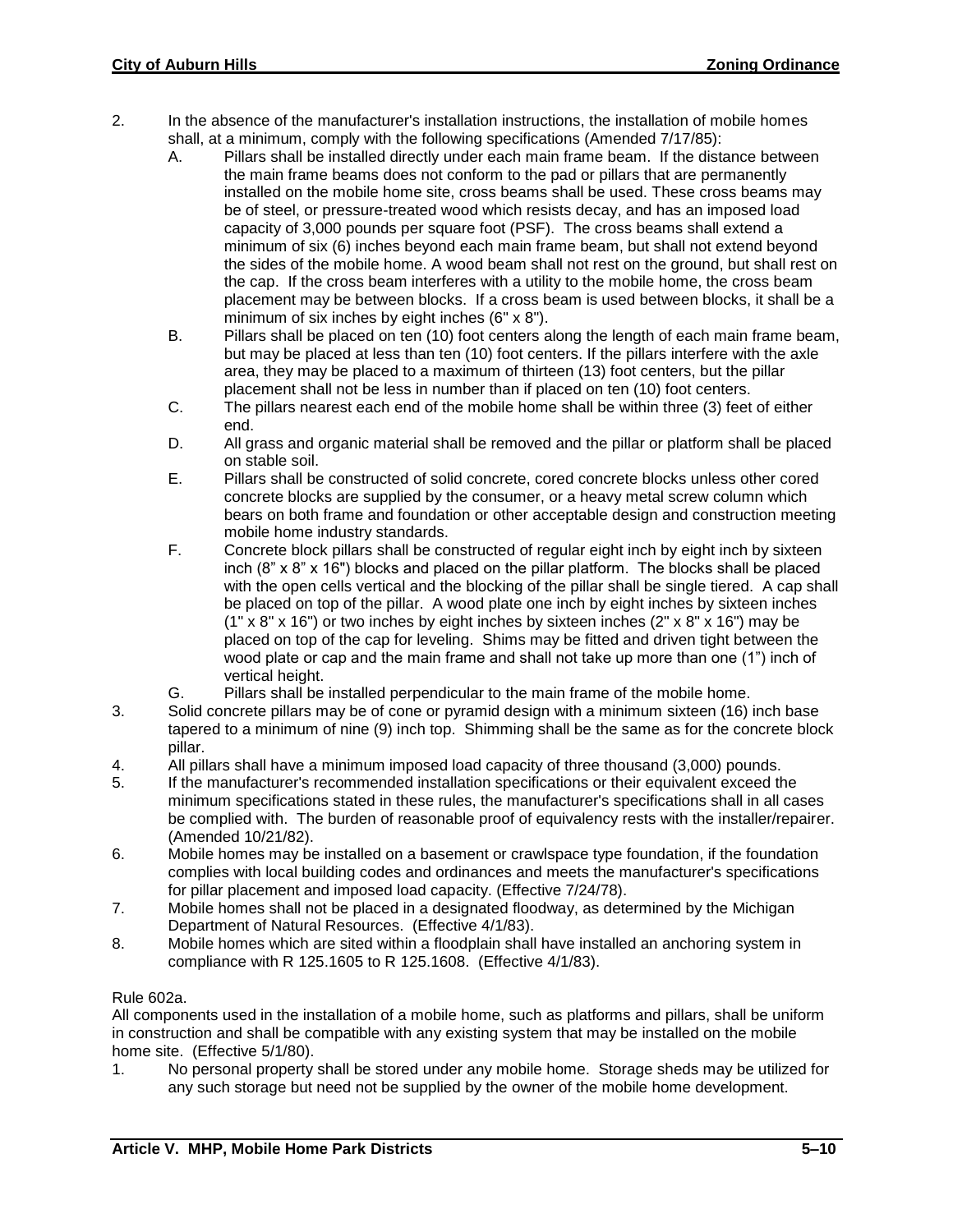- 2. The business of selling new and/or used mobile homes as a commercial operation in connection with the operation of a mobile home development is prohibited. New or used mobile homes located on lots within the mobile home development to be used and occupied on that site may be sold by a licensed dealer and/or broker. This section shall not prohibit the sale of a used mobile home by a resident of the mobile home development provided the development permits the sale.
- 3. All mobile homes shall be anchored with an approved anchoring system in compliance with Public Act 96 of the Public Acts of 1987, as amended. The mobile home owner shall be responsible for maintaining the anchoring system in accordance with the manufacturer's instructions.

#### Rule 605.

- 1. A mobile home anchoring system that is sold or manufactured or installed within this state shall comply with all of the following provisions: (Amended 7/17/85).
	- A. Be designed and constructed in compliance with the United States Department of Housing and Urban Development regulations entitled "Mobile Home Construction and Safety Standards," which are adopted herein by reference. Copies of the standards may be obtained from the Superintendent of Documents, United States Government Printing Office, Washington , D.C. 20402 at a cost of \$7.00, or from the Department of Commerce, Corporation and Securities Bureau, Mobile Home Division, PO Box 30222, Lansing MI 48909 at a cost of \$7.00. (Amended 10/21/82; Amended 7/17/85).
	- B. Be installed in compliance with the manufacturer's specifications.
	- C. Be approved for sale and use within this state by the Michigan Construction Code Commission.
- 2. An anchoring system that is sold in this state shall be certified in writing by the manufacturer as meeting the standards required by these rules.
	- A. Be installed in compliance with the manufacturer's specifications.
	- B. Be approved for sale and use within this state by the Michigan Construction Code Commission.
- 3. An anchoring system that is sold in this state shall be certified in writing by the manufacturer as meeting the standards required by these rules.
- 4. A manufacturer shall furnish and ship with each approved anchor system information pertaining to the type or types of soils the system has been tested and certified to be installed in, and instructions as to the method of installation and periodic maintenance required.
- 5. Model number shall be permanently marked on each anchor system.

#### Rule 606.

- 1. To obtain approval to sell a mobile home anchoring system in this state, each system's manufacturer shall, in letter form, submit a request for approval to the Michigan Construction Code Commission.
- 2. The following exhibits shall be attached to the request for approval letter:
	- A. Detailed drawings of each type of anchor system, containing, but not limited to, brand name, name and address of manufacturer, model identification, all dimensions, type and location of welds or fastenings, type of materials, tie method, and ground anchor method. Each drawing shall bear the seal of an engineer who is registered in the state of the anchor system's manufacturer or the State of Michigan.
	- B. Certified test results that were conducted by an accredited independent testing laboratory or engineering firm which shall include, but is not limited to:
		- 1) Model tested as described in the engineering drawings.
		- 2) Method of installation.
		- 3) Date of installation.
		- 4) Date of test or tests.
		- 5) Type of test or tests.
		- 6) Date and type of field test.
		- 7) Soil profile description or descriptions in which tests were conducted.
		- 8) Test equipment used.
		- 9) Ground anchor used.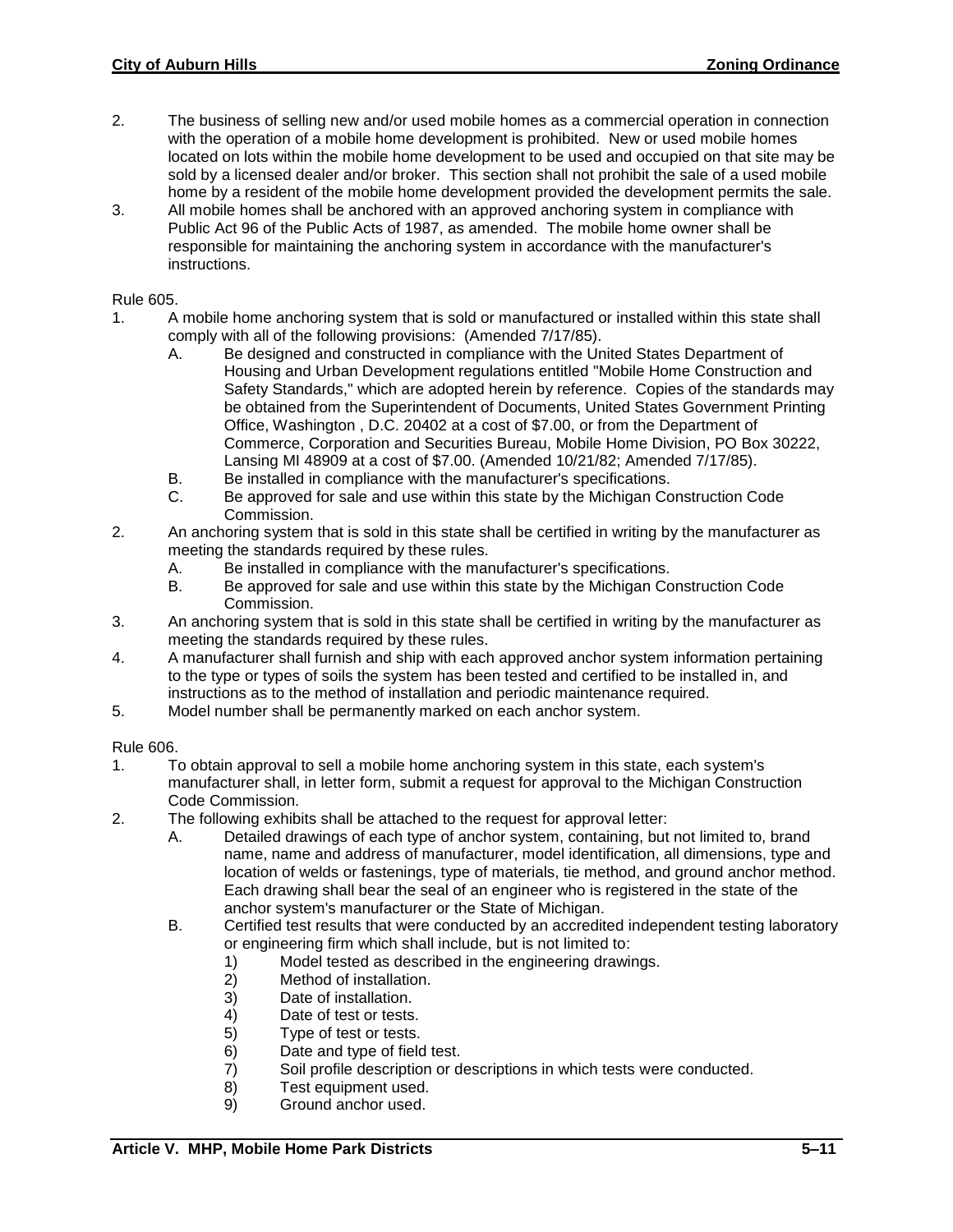- 10) Pounds of force exerted and resultant uplift of the anchor system.
- 11) Failure point of the anchor system.
- 12) A copy of the installation and periodic maintenance instructions that shall be provided with each model. (Effective 3/1/79).

# Rule 607.

Changes in design, construction, and materials used in an approved model shall not be made. If changes are made to an approved system by the manufacturer, the revised model shall be resubmitted to the Michigan Construction Code Commission for approval to R 125.1606. (Effective 3/1/79).

# Rule 608.

Within ninety (90) days after receipt of the anchoring systems manufacturer's request for approval, the Michigan Construction Code Commission may approve or disapprove the system for sale and installation in the state. The manufacturer shall be notified by certified mail of the action taken. (Effective 3/1/79).

# Rule 609.

As a condition of licensing, an installer and repairer shall maintain liability insurance to cover any loss or injury which may arise from faulty workmanship in the installation and repair of a mobile home. Finished product liability shall not be a condition of the insurance coverage required by this rule. (Effective 5/1/80).

# SECTION 513. SITE PLAN REVIEW:

A site plan shall be submitted to the Planning Commission for recommendation to the City Council, for their approval, and in accordance with the following:

- 1. Every site plan submitted to the Planning Commission shall be in accordance with the requirements of this Ordinance. No site plan shall be approved until same has been reviewed by the Building Inspector, Fire Department, Police Department, Sewer and Water Department, Oakland County Road Commission and Drain Commission, and where necessary, the Oakland County Health Department for compliance with the standards of their respective departments.
- 2. The following information shall be included on the site plan:
	- A. A scale of not less than one (1) inch equals one hundred (100) feet.
	- B. The area of the site in acres.
	- C. Date and northpoint.
	- D. The dimensions of all property lines, showing the relationship of the subject property to abutting properties.
	- E. The location of all existing and proposed structures on the subject property and all existing structures within fifty (50) feet of the subject property.
	- F. The location of all existing and proposed service drives, sidewalks, parking areas, greenbelts (specify type of planting), and individual mobile home sites.
	- G. The locations and existing and proposed right-of-way widths of all abutting streets and alleys.
	- H. Topography at no greater than two (2) foot contour intervals.
	- I. A vicinity sketch at a scale of at least one inch equals two thousand feet  $(1" = 2,000')$ .<br>J. The names and addresses of the architect, planner, designer, or person responsible for
	- The names and addresses of the architect, planner, designer, or person responsible for the preparation of the site plan.
	- K. Trash receptacle locations and methods of screening.
	- L. A landscape plan must be submitted.
- 3. In the process of reviewing the site plan, the Planning Commission shall consider:
	- A. The location and design of driveways providing vehicular ingress to and egress from the site in relation to streets giving access to the site, and in relation to pedestrian traffic.
	- B. The traffic circulation features within the site and the location of automobile parking area. The Planning Commission may recommend such requirements with respect to any matter as will assure:
		- 1) Safety and convenience of both vehicular and pedestrian traffic within the site and in relation to access streets.